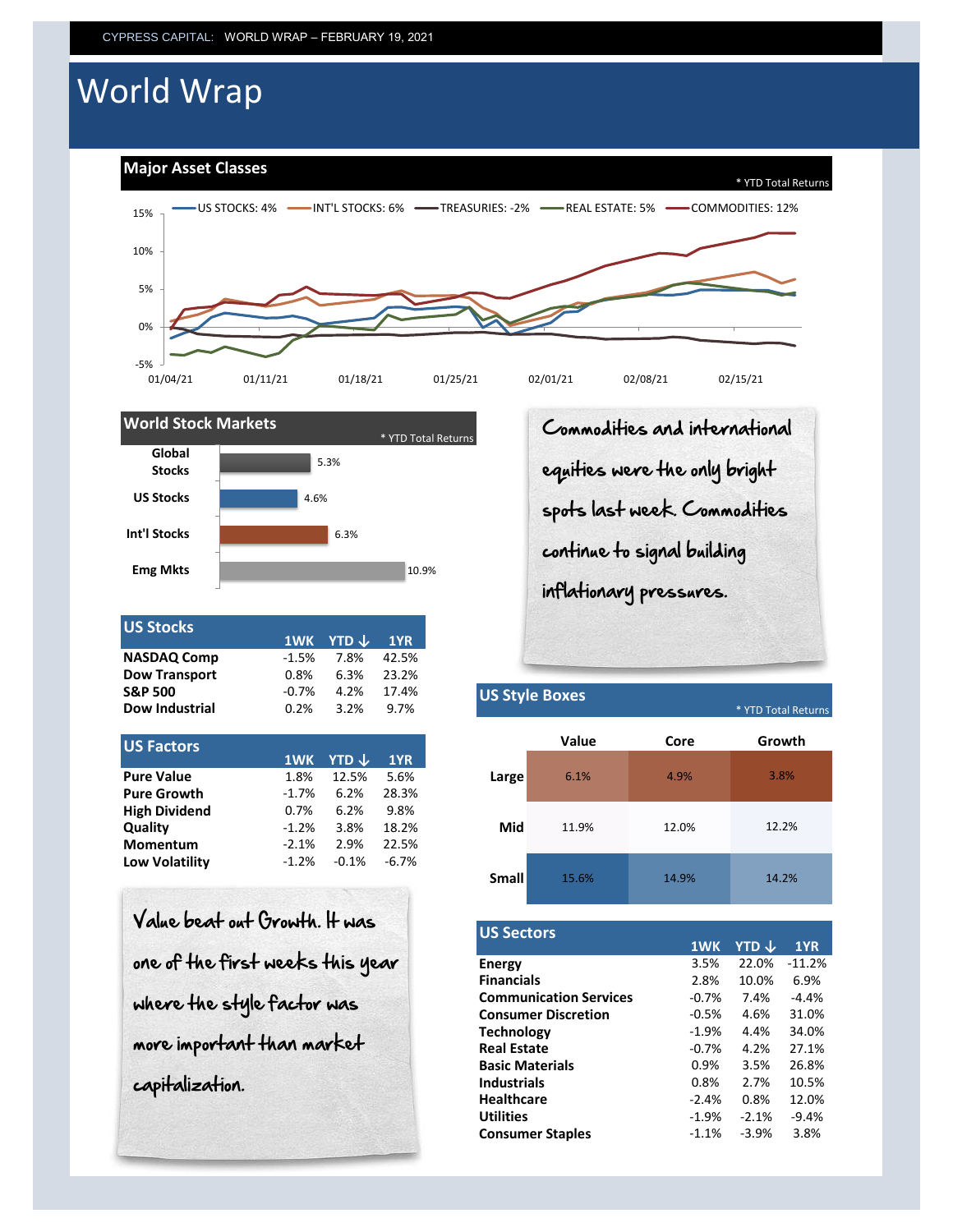| <b>International Stocks</b> |         |                          |       |
|-----------------------------|---------|--------------------------|-------|
|                             |         | 1WK YTD $\downarrow$ 1YR |       |
| <b>Emerging Mkts</b>        | $0.1\%$ | 10.9%                    | 32.4% |
| <b>Developed Mkts</b>       | 0.3%    | 4.1%                     | 13.1% |
| <b>Frontier Mkts</b>        | $0.1\%$ | $-0.3%$                  | 0.4%  |

| <b>REIT Sectors</b> |         |                          |             |
|---------------------|---------|--------------------------|-------------|
|                     |         | 1WK YTD $\downarrow$ 1YR |             |
| Retail              |         | $-0.4\%$ 15.0%           |             |
| <b>Mortgage</b>     | $0.7\%$ |                          | 5.6% -22.3% |
| <b>Residential</b>  | $-0.5%$ | 5.0% -8.2%               |             |

| <b>Commodity Sectors</b>      | * YTD Total Returns                                            |
|-------------------------------|----------------------------------------------------------------|
| Energy<br>22.1%<br>Ag<br>7.7% | Industrial<br>Metals<br>11.2%<br>Precious<br>Metals<br>$-5.4%$ |

| <b>Key Commodities</b> |         |         |          |
|------------------------|---------|---------|----------|
|                        | 1WK     | YTD ↓   | 1YR      |
| <b>Bitcoin</b>         | 13.8%   | 86.5%   | 429.4%   |
| Crude Oil - WTI        | $-0.2%$ | 22.3%   | $-44.5%$ |
| <b>Natural Gas</b>     | 4.0%    | 20.6%   | $-27.1%$ |
| Copper                 | 7.0%    | 14.9%   | 54.0%    |
| Lumber                 | 0.8%    | 13.4%   | 115.1%   |
| Silver                 | $-0.3%$ | 3.2%    | 43.6%    |
| Gold                   | $-2.5%$ | $-6.4%$ | 7.2%     |

| <b>US Economy</b>        |        |                |          |
|--------------------------|--------|----------------|----------|
|                          | Level  | <b>Pd Anni</b> | 1YR      |
| <b>US Nominal GDP</b>    | 21.48T | 6.0%           | $-1.23%$ |
| <b>US Real GDP</b>       | 18.78T | 4.0%           | -2.46%   |
| <b>CPI Inflation</b>     | 262.23 | 6.2%           | 1.37%    |
| <b>Initial Claims</b>    | 861K   | 833.3K (4wma)  |          |
| <b>Unemployment Rate</b> | 6.30%  |                |          |
| <b>Fed Funds Rate</b>    | 0.00%  |                |          |

| <b>International Stocks</b>    |      |                  |       | <b>World Regions</b>              |          |                         |          |
|--------------------------------|------|------------------|-------|-----------------------------------|----------|-------------------------|----------|
|                                | 1WK  | YTD $\downarrow$ | 1YR   |                                   | 1WK      | <b>YTD</b> $\downarrow$ | 1YR      |
| Emerging Mkts                  | 0.1% | 10.9%            | 32.4% | <b>Africa</b>                     | $-0.4%$  | 12.2%                   | 11.9%    |
| <b>Developed Mkts</b>          | 0.3% | 4.1%             | 13.1% | Asia                              | 0.0%     | 9.7%                    | 34.8%    |
| <b>Frontier Mkts</b>           | 0.1% | $-0.3%$          | 0.4%  | <b>US</b>                         | $-0.8%$  | 4.6%                    | 19.8%    |
|                                |      |                  |       | <b>Middle East</b>                | $-0.2%$  | 4.1%                    | 8.7%     |
|                                |      |                  |       | <b>Emerging Europe</b>            | 0.8%     | 3.4%                    | 1.9%     |
| The median country return is   |      |                  |       | <b>Developed Europe</b>           | 0.4%     | 3.2%                    | 8.6%     |
|                                |      |                  |       | <b>Latin America</b>              | $-0.6%$  | $-1.9\%$                | $-11.2%$ |
| lagging. Most international    |      |                  |       | <b>Best &amp; Worst Countries</b> |          |                         |          |
| performance has been driven by |      |                  |       | China                             | $-0.4%$  | 17.6%                   | 48.9%    |
|                                |      |                  |       | <b>South Africa</b>               | $-0.3%$  | 13.4%                   | 13.6%    |
| China and Asian equities ytd.  |      |                  |       | <b>Taiwan</b>                     | 3.1%     | 15.7%                   | 66.6%    |
|                                |      |                  |       | <b>Netherlands</b>                | 0.3%     | 12.1%                   | 36.5%    |
|                                |      |                  |       | <b>Chile</b>                      | 2.3%     | 12.2%                   | 16.1%    |
|                                |      |                  |       | <b>Median Country Rtn</b>         | $-0.1%$  | 3.0%                    | 8.6%     |
|                                |      |                  |       | <b>Nigeria</b>                    | $-3.7%$  | $-6.4%$                 | 17.7%    |
|                                |      |                  |       | Portugal                          | $-0.7\%$ | $-5.0%$                 | $-1.9%$  |
|                                |      |                  |       | <b>New Zealand</b>                | 1.9%     | $-4.7%$                 | 12.0%    |
|                                |      |                  |       | Greece                            | $-0.1%$  | $-6.6%$                 | $-26.5%$ |

|                          | 1WK     | <b>YTD</b> $\downarrow$ | 1YR                 | <b>Fixed Income</b>  |                    |          |
|--------------------------|---------|-------------------------|---------------------|----------------------|--------------------|----------|
| Retail                   | $-0.4%$ | 15.0%                   |                     |                      | <b>Current Yld</b> | 1WK      |
| Mortgage                 | 0.7%    | 5.6%                    | $-22.3%$            | <b>US High Yield</b> | 5.23%              | 0.0%     |
| <b>Residential</b>       | $-0.5%$ | 5.0%                    | $-8.2%$             | <b>Global HY</b>     | 3.74%              | 0.2%     |
|                          |         |                         |                     | <b>US Munis</b>      | 1.17%              | $-0.8%$  |
| <b>Commodity Sectors</b> |         |                         |                     | <b>Global Corp</b>   | 0.27%              | $-0.6%$  |
|                          |         |                         | * YTD Total Returns | <b>US Corp</b>       | 1.94%              | $-0.7\%$ |
|                          |         |                         |                     | <b>Global Gov't</b>  | 0.66%              | $-0.9\%$ |

**Colombia** -2.0% -12.3% -27.3%

| <b>IUS Treasuries</b> |       |         |                         |         |
|-----------------------|-------|---------|-------------------------|---------|
|                       |       | 1WK     | <b>YTD</b> $\downarrow$ | 1YR     |
| 90 Day                | 0.04% | 0.0%    | 0.0%                    | 0.4%    |
| 5 Year                | 0.59% | $-0.4%$ | $-0.9%$                 | 4.6%    |
| 10 Year               | 1.34% | $-2.2%$ | $-7.4%$                 | 0.1%    |
| 20 Year               | 1.98% | $-2.7%$ | $-9.2%$                 | 0.1%    |
| US Dollar Index (DXY) |       | $-0.2%$ | 0.5%                    | $-9.0%$ |
|                       |       |         |                         |         |

Lumber futures broke above 1,000 for the first time. Prices on 20Yr Treasuries had a rough week, declining 2.7%.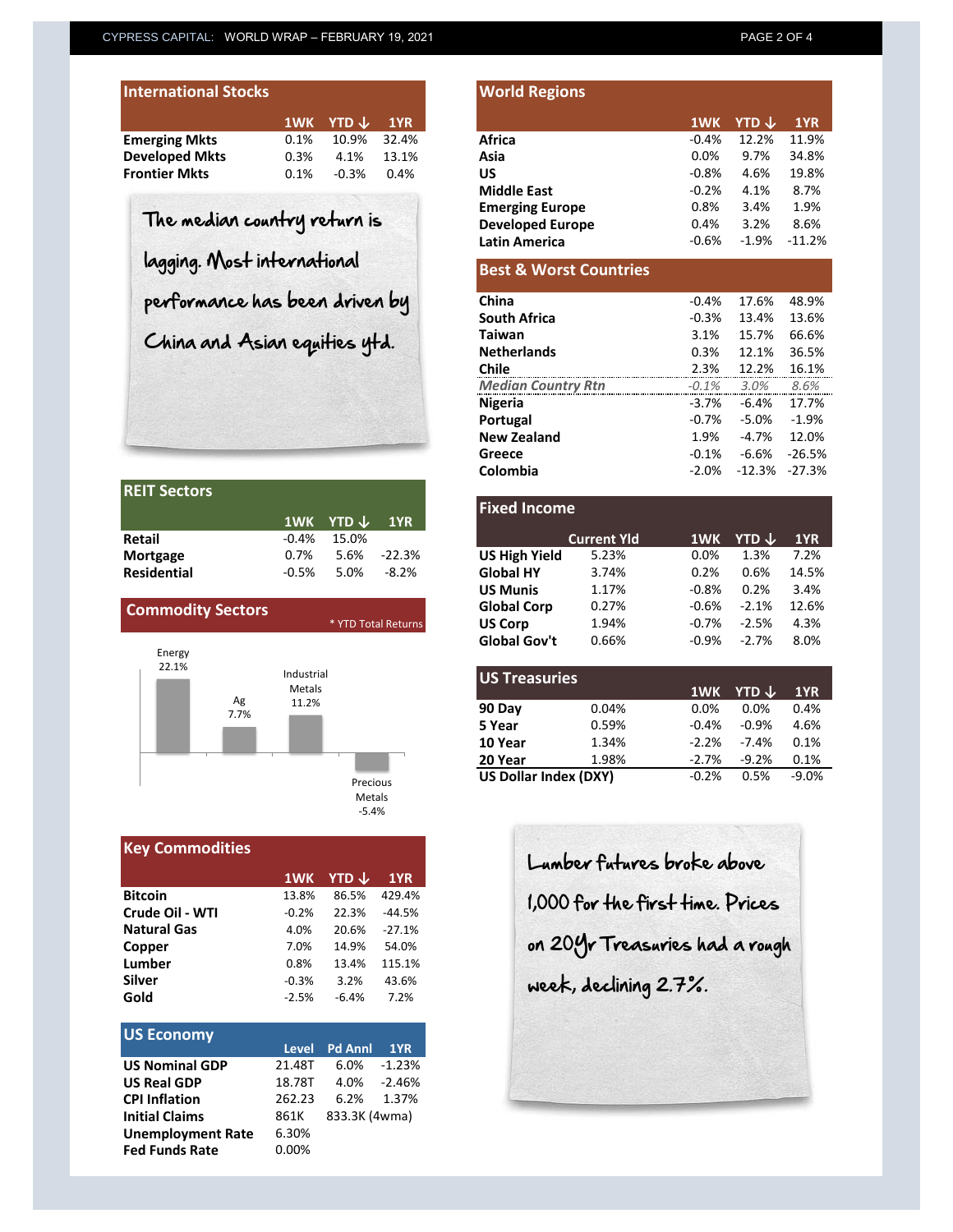### **Periodic Table of Investment Returns**

|                | <b>Periodic Table: Major Asset Classes</b> |                   |                    |                     |                    |                     | YTD                 |
|----------------|--------------------------------------------|-------------------|--------------------|---------------------|--------------------|---------------------|---------------------|
| Rnk Yr         | 2015                                       | 2016              | 2017               | 2018                | 2019               | 2020                | 2021                |
|                | <b>REITs: 3.5%</b>                         | US: 10.9%         | Intl: 27.2%        | Treas: .9%          | US: 30.9%          | US: 20.7%           | Cmdty: 12.4%        |
| 2 <sup>1</sup> | 8%. reas:                                  | Cmdty: 9.6%       | US: 21.2%          | <b>REITS: -3.1%</b> | REITs: 28.4%       | Intl: 10.7%         | Intl: $6.3\%$       |
| $\mathbf{3}$   | US: .7%                                    | <b>REITs: 9.%</b> | Avg: 12.1%         | $US: -5.%$          | Intl: 21.5%        | Treas: $8.%$        | Avg: 5.2%           |
|                | Avg: -4.8%                                 | Avg: 7.%          | <b>REITS: 8.2%</b> | Avg: -6.4%          | Avg: 19.9%         | Avg: 5.6%           | <b>REITs: 5.1%</b>  |
| 5 <sup>1</sup> | $Int: -5.7\%$                              | Intl: 4.5%        | Treas: 2.3%        | Cmdty: -10.7%       | Cmdty: 11.8%       | <b>REITS: -2.2%</b> | US: 4.6%            |
| 3 I            | Cmdty: -23.3%                              | Treas: 1.%        | Cmdty: 1.7%        | Intl: -14.2%        | <b>Treas: 6.9%</b> | Cmdty: -9.3%        | <b>Treas: -2.5%</b> |

## **Periodic Table: Major Asset Classes**

#### **Periodic Table: Style Boxes**

| Rnk Yr         | 2015           | 2016           | 2017           | 2018            | 2019           | 2020          | 2021           |
|----------------|----------------|----------------|----------------|-----------------|----------------|---------------|----------------|
|                | Lg Gr: 5.7%    | Sml Val: 31.7% | Lg Gr: 30.2%   | Lg Gr: -1.5%    | Lg Gr: 36.4%   | Mid Gr: 40.5% | Sml Val: 15.6% |
| 2 <sub>1</sub> | $Lq$ : .9%     | Mid Val: 25.2% | Mid Gr: 24.5%  | $Lq: -4.8%$     | Mid Gr: 32.7%  | Lg Gr: 38.5%  | Sml: 14.9%     |
| 3              | Mid Gr: -.2%   | Sml: 21.3%     | Sml Gr: 22.2%  | Mid Gr: -7.5%   | Lg: 31.4%      | Sml Gr: 34.6% | Sml Gr: 14.2%  |
| 4              | Sml Gr: -1.4%  | Mid: 17.6%     | Lg: 21.7%      | Lg Val: -8.3%   | Sml Gr: 28.5%  | Lg: 21.%      | Mid Gr: 12.2%  |
| 5              | Avg: -2.1%     | Lg Val: 17.3%  | Avg: 18.%      | Avg: -8.6%      | Avg: 28.3%     | Avg: 20.8%    | Mid: 12.%      |
| 6              | Mid: -2.9%     | Avg: 17.%      | Mid: 16.8%     | Sml Gr: -9.3%   | Mid: 27.8%     | Mid: 20.%     | Mid Val: 11.9% |
|                | Lg Val: -3.8%  | Lg: 12.1%      | Sml: 14.6%     | Mid: -10.%      | Lg Val: 26.5%  | Sml: 20.%     | Avg: 10.6%     |
| 8              | Sml: -4.4%     | Sml Gr: 11.3%  | Lg Val: 13.7%  | Sml: -11.%      | Sml: 25.5%     | Mid Val: 4.9% | Lg Val: 6.1%   |
| 9              | Mid Val: -5.5% | Mid Gr: 9.7%   | Mid Val: 10.4% | Mid Val: -12.4% | Mid Val: 23.6% | Sml Val: 4.6% | Lg: 4.9%       |
| 10             | Sml Val: -7.5% | La Gr: 7.1%    | Sml Val: 7.8%  | Sml Val: -12.9% | Sml Val: 22.4% | Lg Val: 2.8%  | Lg Gr: 3.8%    |

#### **Periodic Table: Sectors** *Rnk\Yr 1 2 3 4 5 6 7 8 9 10 YTD* **2014 2015 2016 2017 2018 2019 2020** Tech: 43.9% Energy: 22.% alth: 6.9% Finls: 22.8% Mtrls: 23.8% Util: 4.1% Finls: 32.1% Discr: 33.3% Finls: 10.9 Discr: 10.1% **Energy: 27.4% Tech: 38.8% Health: 6.5% Tech: 50.3%** Avg: 4.7% Tech: 5.9% Mtrls: 16.7% Finls: 22.2% Tech: -.3% Discr: 27.9% Health: 13.4% Discr: 4.6% Staples: 6.6% **| Indus: 18.9% | Discr: 23.% | Discr: .8%** Indus: 11.1% Tech: 4.4% Finls: -1.5% Tech: 13.8% Indus: 21.% Staples: -8.4% Staples: 27.6% Avg: 10.9% Mtrls: 3.5% Avg: -1.% Util: 16.3% Health: 22.1% Avg: -6.3% Avg: 27.9% Staples: 10.7% | Indus: 2.7% Util: -4.8% Discr: 6.% Staples: 13.5% Indus: -13.3% Mtrls: 24.6% Util: .5% Health: .8% ndus: -2.5% Avg: 13.8% Avg: 19.5% Finls: -13.% Util: 26.3% Finls: -1.7% Util: -2.1% Energy: -21.1% | Health: -2.7% | Energy: -1.% | Energy: -18.1% | Energy: 11.8% | Energy: -33.7% | Staples: -3.9% Staples: 5.4% Util: 12.1% Mtrls: -14.7% Health: 20.8%

|                 | <b>Periodic Table: Fixed Income</b> |                   |                     |                    |                       |                     | <b>YTD</b>          |
|-----------------|-------------------------------------|-------------------|---------------------|--------------------|-----------------------|---------------------|---------------------|
| <b>Rnk\Yr</b>   | 2015                                | 2016              | 2017                | 2018               | 2019                  | 2020                | 2021                |
|                 | Muni: 3.3%                          | Corp HY: 17.1%    | Lng Credit: 10.7%   | <b>Bills: 1.8%</b> | Lng Credit: 19.6%     | Lng Credit: 16.1%   | Corp HY: 1.3%       |
| $\overline{2}$  | MBS: 1.5%                           | EM: 9.9%          | Intl Agg: 10.5%     | Muni: 1.3%         | Corp: 14.5%           | <b>TIPS: 11.%</b>   | Muni: .2%           |
| 3               | EM: 1.3%                            | Lng Credit: 6.7%  | EM: 8.2%            | <b>MBS: 1.%</b>    | Corp HY: 14.3%        | Intl Agg: 10.1%     | Bills: .%           |
| 4               | Treas: .8%                          | Corp: 6.1%        | Corp HY: 7.5%       | Treas: .9%         | EM: 13.1%             | Corp: 9.9%          | MBS: -.3%           |
| 5               | US Agg: .6%                         | <b>TIPS: 4.7%</b> | Glob Agg: 7.4%      | US Agg: .%         | <b>US Agg: 8.7%</b>   | Glob Agg: 9.2%      | EM: -1.2%           |
| 6               | Bills: .%                           | US Agg: 2.6%      | Corp: 6.4%          | Glob Agg: -1.2%    | <b>TIPS: 8.4%</b>     | Treas: $8.%$        | <b>TIPS: -1.3%</b>  |
|                 | Corp: -.7%                          | Glob Agg: 2.1%    | Muni: 5.4%          | <b>TIPS: -1.3%</b> | Muni: 7.5%            | <b>US Agg: 7.5%</b> | US Agg: -1.8%       |
| 8               | TIPS: -1.4%                         | MBS: 1.7%         | <b>US Agg: 3.5%</b> | Corp HY: -2.1%     | <b>Treas: 6.9%</b>    | Corp HY: 7.1%       | Glob Agg: -1.9%     |
| 9               | Glob Agg: -3.2%                     | Intl Agg: $1.5%$  | <b>TIPS: 3.%</b>    | Intl Agg: -2.1%    | Glob Agg: 6.8%        | EM: 6.5%            | Intl Agg: $-2.1\%$  |
|                 | <b>10</b> Lng Credit: -3.3%         | Treas: $1.%$      | MBS: 2.5%           | $EM: -2.5%$        | MBS: 6.4%             | Muni: 5.2%          | <b>Treas: -2.5%</b> |
| 11              | Corp HY: -4.5%                      | <b>Bills: .3%</b> | <b>Treas: 2.3%</b>  | Corp: -2.5%        | <b>Intl Agg: 5.1%</b> | MBS: 3.9%           | Corp: -2.5%         |
| 12 <sup>1</sup> | Intl Agg: $-6.%$                    | Muni: .2%         | <b>Bills: .8%</b>   | Lng Credit: -4.7%  | <b>Bills: 2.2%</b>    | <b>Bills: .5%</b>   | Lng Credit: -6.6%   |

*YTD*